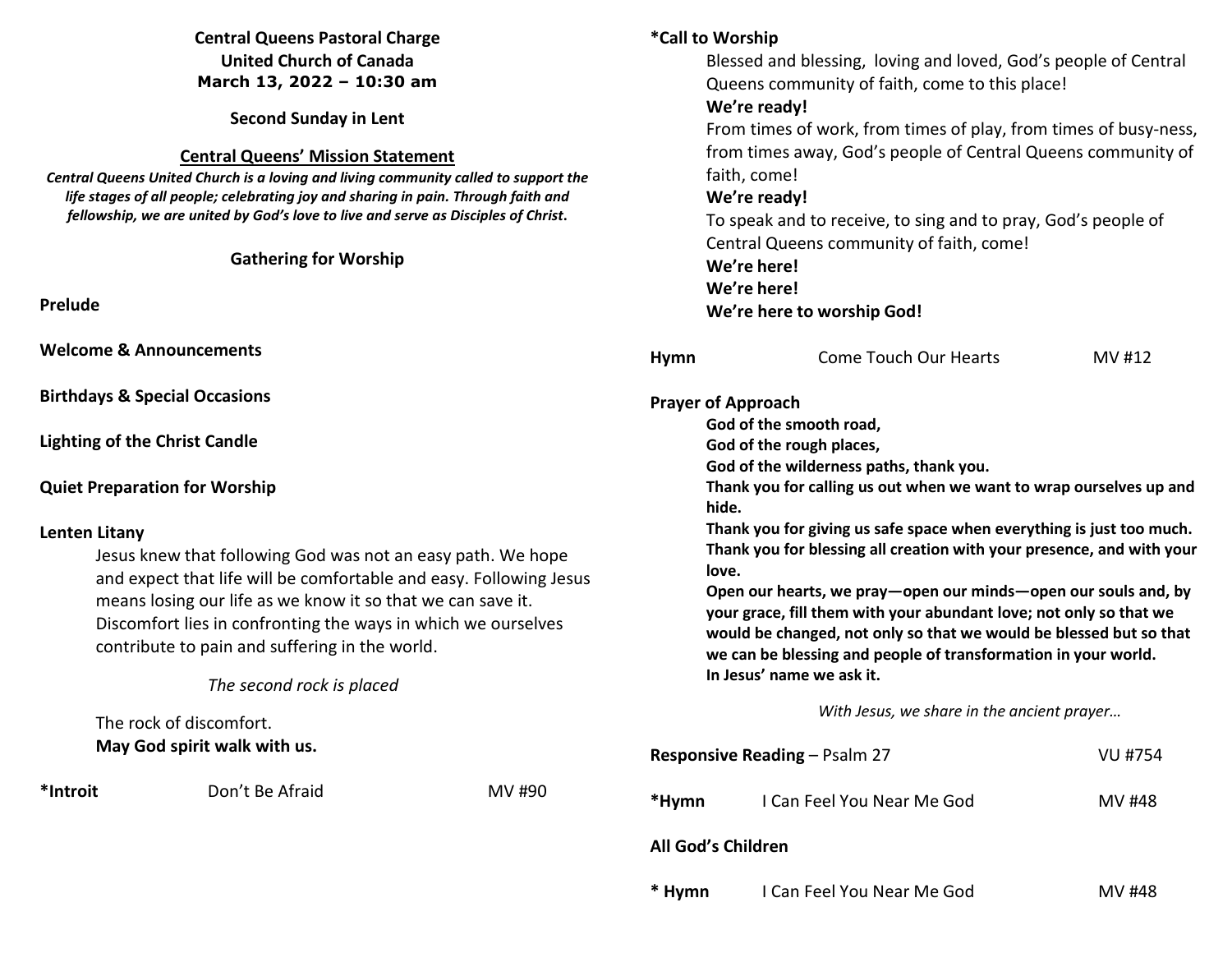## **Prayer of Confession**

**God of compassion, we often seek our own comfort. We prefer our own plans to your purposes. We shrink from costly discipleship and put our own interests first. Forgive our fleeting commitment and the times we have indulged our own complaints. Have mercy on us. Inspire us with the energy to do your will and serve our neighbours in the example of Jesus who is the Christ. Amen** 

#### **Assurance of Unending Love**

**Presentation of Our Gifts**

## **Offertory Invitation**

**Offertory**

**\*Presentation of Offering** Christ Has No Body Now but Yours MV #171 (Chorus)

#### **\*Offertory Prayer**

**God of all creation, we know that all that we have,all that we are, is blessed and blessing. In this sharing, we add our blessing to yours. May all of these blessings bring hope and healing to your world. Amen.** 

## **Listening for the Word**

## **Sacred Scripture**

 **Genesis 15:1-12, 17-18 Luke 13:31-35** 

Anthem Amazing Grace / Pachelbel's Canon Barrie Reid

**Sermon** 

**Reflective Music Selection** Spirit of Gentleness Barrie Reid

**Prayers of Thanksgiving and Intercession** 

#### **Responding to the Word**

| *Hymn | <b>Great is Thy Faithfulness</b> | VU #288 |
|-------|----------------------------------|---------|
|       |                                  |         |

#### **\*Benediction**

 Blessed and blessing, loving and loved, God's people of Central Queens community of faith, go from this place!

## **We're ready!**

To times of work, to times of play, to times of busy-ness, btimes away, God's people of Central Queens community of faith, go to the world!

## **We're ready!**

To speak and to listen, to sing and to pray, to be a blessing each and every day. God's people of Central Queens community of faith go and be stewards of the faith, Jesus' people on the Way.

# **We go, knowing we are never alone! Carried by the wings of the Holy Spirit, moving forward with Christ's peace, enfolded in the Creator's love, we go! Amen. Amen! AMEN!**

| *Choral Benediction                        | Peace Be With You | MV #215 |
|--------------------------------------------|-------------------|---------|
| Postlude<br>* Please stand as you are able |                   |         |

| <b>Ministers</b>         | All of us                     |
|--------------------------|-------------------------------|
| Clergy                   | <b>Rev Greg Davis</b>         |
| <b>Office Hours</b>      | Tuesday, Wednesday & Thursday |
|                          | $9$ am $-12$ pm               |
| Office Phone             | 902-964-2291                  |
| Email                    | minister@cquc.ca              |
| <b>Ministry of Music</b> | <b>Kirk Neville</b>           |
| Website                  | https://cquc.ca/index.htm     |
| Phone                    | 902-786-9222                  |
| Email                    | nevillejk@hotmail.com         |
|                          |                               |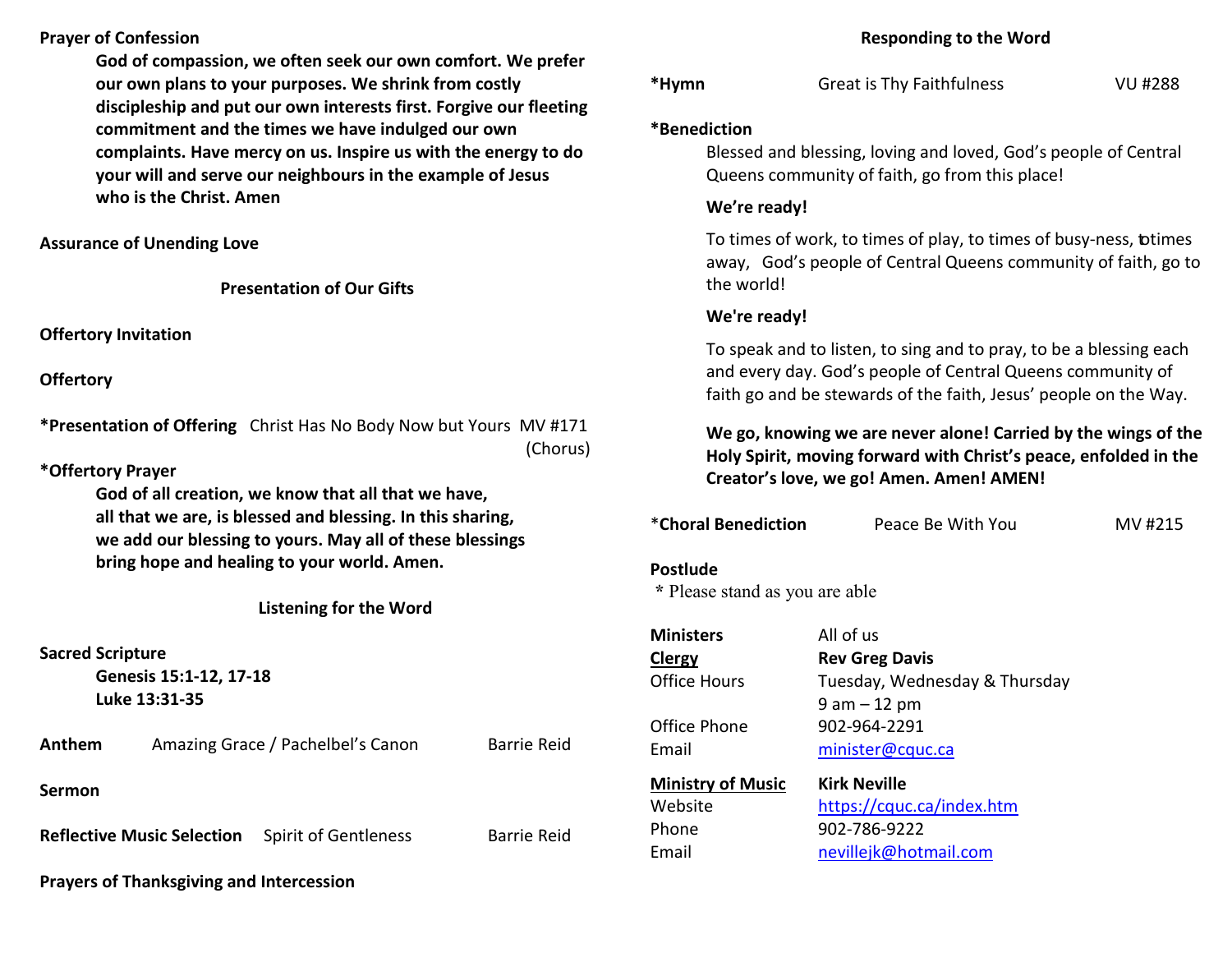## **Church Office**

| Office Hours | Wednesday & Thursday |
|--------------|----------------------|
|              | $9$ am $-12$ pm      |
| Phone        | 902-964-2221         |
| Email        | office@cquc.ca       |

**A Warm Welcome to All** – We are delighted you've joined us. May God's word today strengthen your faith, inspire curiosity and learning, and motivate your service of others. All are welcome.

**Sympathy** – Sympathies are extended to George Mason on the loss of his wife, Beverley Mason.

Sympathies are also extended to Deborah and Colin Younker on the loss of Deborah's mother, Phyllis Field.

#### **Life and Work of Our Church**

**Greg's Office Hours:** Tuesday, Wednesday and Thursday from 9 am – 12 pm. If anyone is in the hospital or would like a visit from Greg, please call him at 902-964-2291. If you wish to meet with Greg outside the scheduled hours, please call 902-964-2291 or email minister@cquc.ca for an appointment.

**In-Church Services:** Registration and masks are **required**. To register, please call 902-964-2221 or email office@cquc.ca. If you are registering **after Thursday morning**, please text or call Velda at 902-940-7674. Thank you.

**Election of Elders** – Today is the last day for the Election of Elders. If you haven't already, be sure to pick up your ballot and deposit it today in the silver box in the foyer. Thank you.

**Official Board Meeting** will be held this Thursday, March 17<sup>th</sup>, at 7 pm.

**Broadview** (formerly Observer) – To renew your subscription of Broadview or for a new subscription, please contact Velda at 902-940-7674. Subscription cost is \$25 for one year.

**E-Transfers** – Central Queens United Church is set up to accept E-Transfers. If you wish to give your offerings through E-Transfer, please send via email to veldabertram@gmail.com.

**FundScrip** –The next order date will be Sunday, March 20<sup>th</sup>. You can reach Janet Howes by email (jhowes1969@gmail.com) or by phone or text (902-393-1527). E-transfers accepted.

**Rosewood Services** – Services at Rosewood will resume in April.

**Sunday Worship Cancellations** – In the event of inclement weather, an announcement will be made by radio on Ocean 100 by 9 am. It will also be posted on our website and Facebook page.

**Weekly Bulletins** can be sponsored by you in celebration or remembrance of a loved one. There is a signup sheet on the table at the back of the sanctuary. Cost is \$20.00.

**Bookworms United** – Bookworms United next meeting will be on Wednesday, March 23rd. The next book for discussion will be **Five Little Indians** by Michelle Good, a book about residential school survivors, available at Indigo and on the Canada Reads shortlist. Learn more about it on the CBC Canada Reads website. For more information, please contact Liz Spangler at spangler@upei.ca.

**Bulletin Deadline** – Deadline for items to be placed in the bulletin is **Wednesday** evening. Bulletin items can be emailed to office@cquc.ca.

#### **Community News**

 **Central Queens Funeral Co-Op Annual Meeting** will be held on Saturday, March 26<sup>th</sup>, at the funeral home (2538 New Glasgow Rd-Rte 224). Open House from 1:00 - 2:00 pm. Meeting to begin at 2:00 pm. Everyone welcome. 902-964-2886. Storm date will be Saturday, April 2<sup>nd</sup>, at 2:00 pm.

#### **PEI Summer Music Academy**

#### **www.peisummermusic.ca**

 The PEI Summer Music Academy is a high quality summer music program that focuses on celebrating the creative arts, with a focus on music. This camp was created to provide an affordable and accessible summer camp option for families who love music and the creative arts. The PEI Summer Music Academy